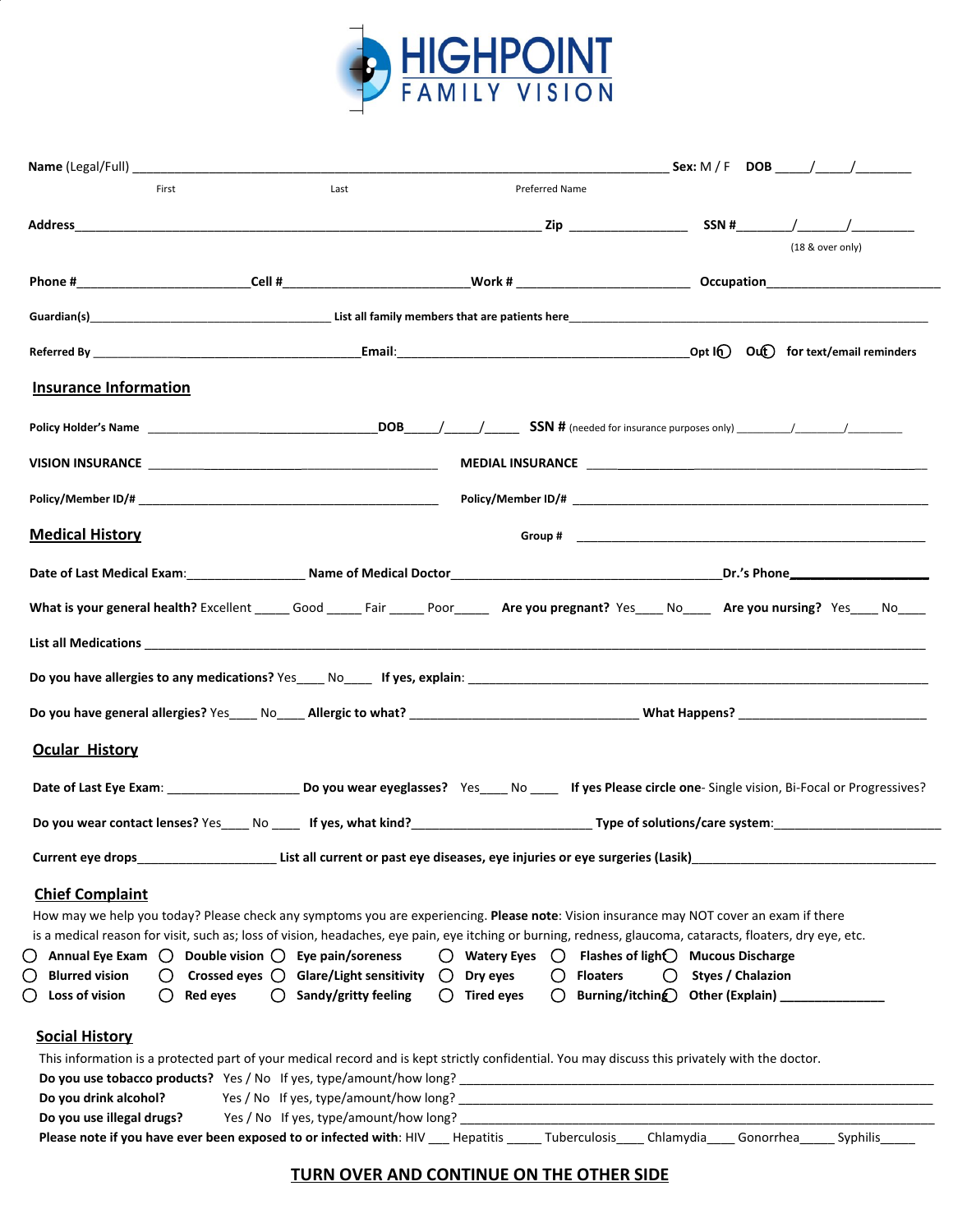#### **Review of Symptoms: Family History**

Do you currently, or have you ever had any problems in the following areas: Please note any family history for the following conditions:

#### (**Parents, Siblings, Children**) **CONSTITUTIONAL GASTROINTESTINAL DISEASE/CONDITION Relation** Developmental Disability Yes/No Crohn's Disease Yes/No Hypertension Yes/No Hypertension Cancer The Yes/No Colitis The Yes/No Diabetes -Type 1 or 2 Yes/No Weight Loss/Gain Yes/No Ulcer Yestro Yes/No Cancer Yes/No \_\_\_\_\_\_\_\_\_\_\_\_\_\_\_\_\_\_\_\_\_\_ **EAR, NOSE, THROAT Acid Reflux Yes/No Thyroid** Yes/No **Yes/No** Hearing Loss Yes/No Celiac Disease Yes/No Cataract Yes/No \_\_\_\_\_\_\_\_\_\_\_\_\_\_\_\_\_\_\_\_\_\_\_\_\_ Sinus Congestion Yes/No **GENITOURINARY Claucoma** Yes/No **\_\_\_\_\_\_\_\_\_\_\_\_\_\_\_**  Dry mouth Yes/No Kidney Disease Yes/No Macular Degeneration Yes/No \_\_\_\_\_\_\_\_\_\_\_\_\_\_\_\_\_\_ NEUROLOGICAL **WEUROLOGICAL** Prostate Disease/Cancer Yes/No Amblyopia (Lazy Eye) Yes/No Multiple Sclerosis Yes/No Benign Prostate Hypertrophy Yes/No Strabismus (Crossed Eye) Yes/No Epilepsy **Yes/No MUSCULOSKELETAL Retinal Detachment** Yes/No Cerebral Palsy The Yes/No Rheumatoid Arthritis The Yes/No Other Tumor Yes/No Osteoarthritis Yes/No Stroke/CVA Yes/No Fibromyalgia Yes/No Migraine Yes/No Muscular Dystrophy Yes/No<br>
PSYCHIATRIC Osteoporosis Yes/No **PSYCHIATRICATE:** PSYCHIATRIC Depression Yes/No Gout Yes/No Attention Deficit Yes/No **INTEGUMENTARY** Anxiety Disorder Yes/No Eczema Yes/No Bipolar Disorder Yes/No Rosacea Yes/No **CARDIOVASCULAR** Psoriasis Psoriasis Yes/No Hypertension Yes/No Herpes Simplex/Cold Sores Yes/No Heart Disease Yes/No Herpes Zoster/Shingles Yes/No Vascular Disease Yes/No **ENDOCRINE** Congestive Heart Failure Yes/No Type 1 Diabetes Mellitus Yes/No **RESPIRATORY** Type 2 Diabetes Mellitus Yes/No Asthma Yes/No Thyroid Dysfunction Yes/No Bronchitis Yes/No **HEMATOLOGIC/LYMPHATIC** Emphysema Yes/No Anemia Yes/No Sleep Apnea Yes/No High Cholesterol Yes/No

If you have answered YES or have one that is not listed, please explain and describe the problem.

**CONSENT FOR TREATMENT**: I hereby authorize Highpoint Family Vision to administer diagnostic and medical procedures as may be necessary for proper health care. **HIPAA PRIVACY ACKNOWLEDGEMENT OF RECEIPT NOTICE OF PRIVACY PRACTICES**: I have been offered a copy of Highpoint Family Vision's statement on privacy practices.

\_\_\_\_\_\_\_\_\_\_\_\_\_\_\_\_\_\_\_\_\_\_\_\_\_\_\_\_\_\_\_\_\_\_\_\_\_\_\_\_\_\_\_\_\_\_\_\_\_\_\_\_\_\_\_\_\_\_\_\_\_\_\_\_\_\_\_\_\_\_\_\_\_\_\_\_\_\_\_\_\_\_\_\_\_\_\_\_\_\_\_\_\_\_\_\_\_\_\_\_\_\_\_\_\_\_\_\_\_\_\_\_\_\_\_\_\_\_\_\_\_\_\_\_\_\_\_\_\_\_\_\_\_\_\_\_\_\_\_\_\_\_\_\_\_\_\_\_\_\_\_\_\_\_\_\_\_\_\_\_\_\_ \_\_\_\_\_\_\_\_\_\_\_\_\_\_\_\_\_\_\_\_\_\_\_\_\_\_\_\_\_\_\_\_\_\_\_\_\_\_\_\_\_\_\_\_\_\_\_\_\_\_\_\_\_\_\_\_\_\_\_\_\_\_\_\_\_\_\_\_\_\_\_\_\_\_\_\_\_\_\_\_\_\_\_\_\_\_\_\_\_\_\_\_\_\_\_\_\_\_\_\_\_\_\_\_\_\_\_\_\_\_\_\_\_\_\_\_\_\_\_\_\_\_\_\_\_\_\_\_\_\_\_\_\_\_\_\_\_\_\_\_\_\_\_\_\_\_\_\_\_\_\_\_\_\_\_\_\_\_\_\_\_\_

**AUTHORIZATION TO RELEASE INFORMATION**: I hereby authorize Highpoint Family Vision to release any medical or incidental information that may be necessary in processing applications for financial benefit. This includes but is not limited to my insurance company, Rehabilitation Services, Social Security Administration, and Worker's Compensation.

**MEDICARE AUTHORIZATION**: I request payment of authorized Medicare benefits be made on my behalf to Highpoint Family Vision, for any service furnished to me by the doctor/supplier. I authorize the holder of medical information about me to release to Medicare or any other insurance I may have and its agents any information needed to determine these benefits or the benefits payable to related services. In Medicare assigned cases, the doctor or supplier agrees to accept the charge determination of the Medicare carrier at full charge and the patient is responsible only for the deductible, co-insurance and uncovered services. Co-insurance and the deductible is based upon the charge determination of the Medicare carrier.

\_\_\_\_\_\_\_\_ **(Initial Here)** I have read and understand all office policies and if a medical diagnosis is determined, my vision insurance may not cover the examination and it will be billed to my medical insurance.

\_\_\_\_\_\_\_\_\_\_\_\_\_\_\_\_\_\_\_\_\_\_\_\_\_\_\_\_\_\_\_\_\_\_\_\_\_\_\_\_\_\_\_\_\_\_\_\_\_\_\_\_ **Date** \_\_\_\_\_\_\_/\_\_\_\_\_\_\_/\_\_\_\_\_\_\_

**Patient or Legal Guardian Signature**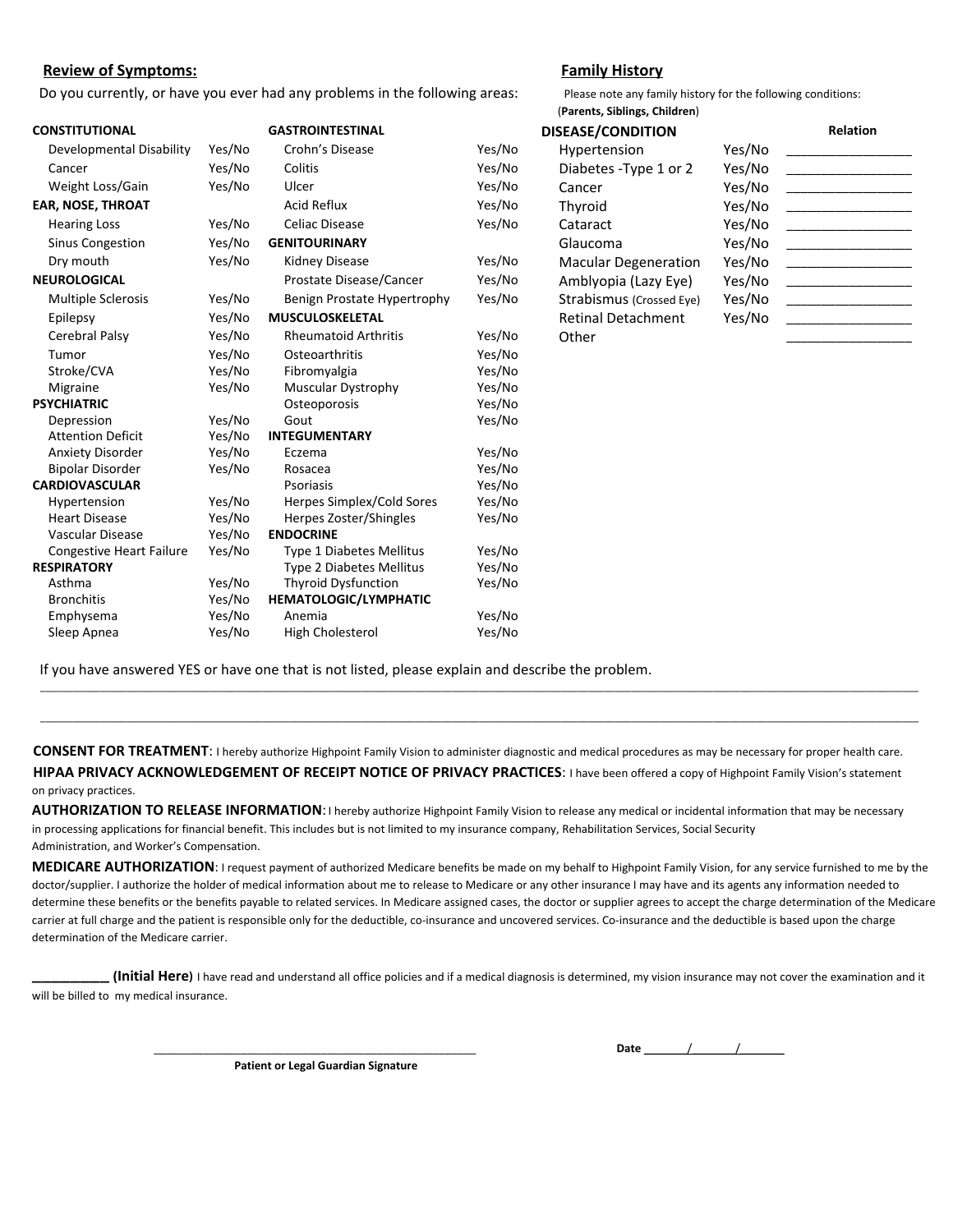# **Highpoint Family Vision Office Policies and Financial Agreement**

#### **Full Payment Required** –

Full payment is required for services rendered. It is my responsibility to pay any deductible, copay or any other balance not paid by my insurance company and I authorize insurance benefits to be paid directly to the provider.

#### **Cancellations** –

24 hour notice is required for any cancellation and/or rescheduling. Otherwise a \$40 fee may be incurred.

#### **Returned Check Fee** –

A fee of \$40 will be charged for each returned check.

#### **Proof of Insurance** –

Insurance must be provided at time of service in order for a claim to be filed. If requested we can provide a detailed itemized receipt that can be submitted to insurance by the patient.

#### **Routine Exam** –

Patients presenting with a medical condition that prevents an accurate glasses prescription may be required to reschedule their routine exam until a later date when the condition has been resolved.

#### **Prescription Verification** –

No additional charge for follow-up visits for contact lens and glasses prescriptions within 60 days of initial examination.

#### **Maximum Two Family Member** –

We limit the number of appointments per family to two per day.

#### **Examination of Minors** –

A parent or legal guardian is required to be in the exam room with any patient under the age of 18.

#### **Outside Frame & Adjustment** –

We offer complimentary frame adjustments; we are not responsible should the frame break during adjustment. We will gladly reuse your previous frame if it is suitable for new lenses. The optician will inspect the frame and has the right to decline reuse of the frame.

#### **Glass Lens Waiver** - Duty to Warn –

Proper selection and use of eyewear is critical to your eye safety. For tasks which require increased protection, polycarbonate or trivex lenses should be used for impact resistance.

#### **Collections on Past Due Accounts -**

If your account becomes past due, we will try to collect this debt by sending out invoices or setting up a payment plan. If all other attempts fail, your account may be referred to a collections agency as a last resort. If this action is required, you agree to pay any collection costs, court costs and reasonable attorney fees.

Signature of Patient or Guardian \_\_\_\_\_\_\_\_\_\_\_\_\_\_\_\_\_\_\_\_\_\_\_\_\_\_\_\_\_\_\_\_ Date:\_\_\_\_\_\_\_\_\_\_\_\_\_\_